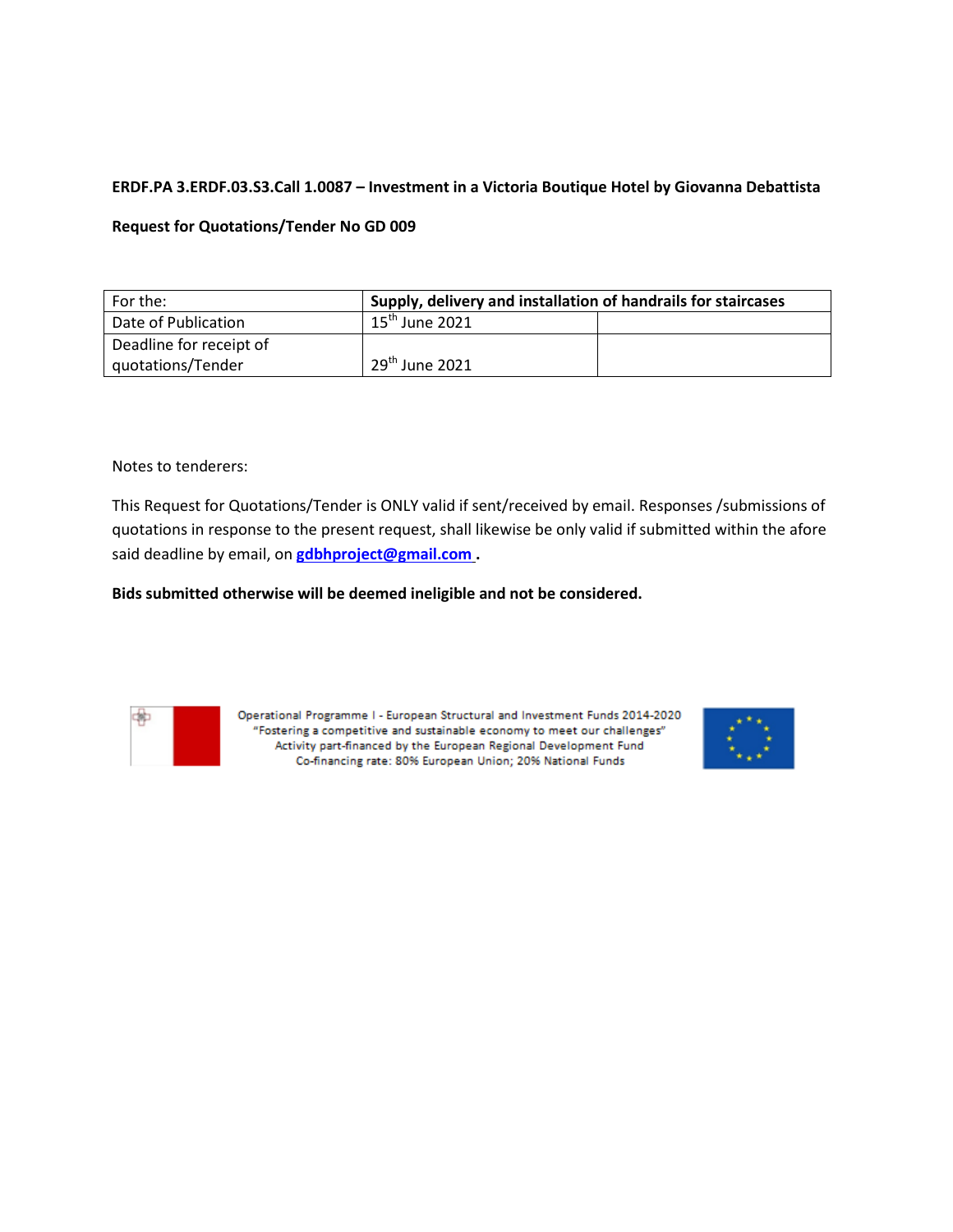# **Terms of Request for Quotation/Tender**

- 1. Ms Giovanna Debattista, henceforth the Contracting Authority, invites the submission of bids under the present request for quotation/tender, the subject of which is the **Supply, delivery and installation of handrails for staircases**
- 2. The successful bidder(s) shall supply, and deliver such supplies at the 18, St. Domenic Street, Victoria, Gozo. Quoted prices shall be deemed to be inclusive of all costs including the **supply, and delivery** of the said systems/items.
- 3. The said supplies shall be commissioned within six months from signature of contract**.** The ability to deliver earlier than this deadline will be considered positively.
- 4. The successful bidder(s)/contractor(s) shall be held liable for any losses incurred by the Contracting Authority if this deadline is not honoured as well as for any delays in the submission of delivery notes, invoices and/or receipts and due to which the Ms Debattista suffers financial liability.
- 5. This is a unit-price for supplies contracts. Interested parties shall quote for each item with the quote indicating price excluding VAT, the value of the VAT and the price inclusive of VAT **using the tender bidding form provided. Its use is mandatory, and bids will be declared not administratively compliant if it is not used.**
- 6. **All communications shall be made in writing, using the email address in reference**. No other forms of communication shall be entertained. **Any communication shall be in English.**
- 7. This request for quotations/Tender is being issued under an open procedure.
- 8. This request for quotations/Tender is **NOT divided lots**.
- 9. All bids must meet the minimum technical specifications provided. Variant solutions shall not be accepted.
- 10. The procurement in question forms part of a project part-financed by the SME Diversification and Innovation Grant Scheme, under the Business Enhance Initiative part-financed under Operational Programme I – *Fostering a competitive and sustainable economy to meet our challenges* through the European Regional Development Fund (ERDF) 2014-2020.
- 11. No clarification meeting/site visit is planned. However, requests for clarifications may be sent by email, as indicated above, by not later than four calendar days from the 'Deadline for receipt of quotations' indicated on the first page of this document. Replies will be published on the

<http://www.weddingsbygovi.com/> website as soon as possible, and not later than within three calendar days from the 'Deadline for receipt of quotations'. No clarification will be published later than three calendar days from the deadline for the receipt of quotations.

12. Interested Parties should be aware that upon implementation, the Supplier shall issue a delivery note.

Subsequently, the Supplier shall issue an invoice (distinct in form and nature from the delivery note) to request payment. The Invoice should be in line with the VAT legislation, include a description of the goods, reference to contract and delivery.

Together with the Invoice, the Supplier shall fill in the Supplier Financial Identification Form provided by the Contracting Authority.

In view of the fact that this is a Business Enhance ERDF project, Cash disbursements are strictly prohibited. The total expenditure must be paid through transparent, traceable bank transactions, i.e. either through direct bank transfer or through payments by cheque. Following Payment, the Supplier shall issue a VAT receipt and a warranty.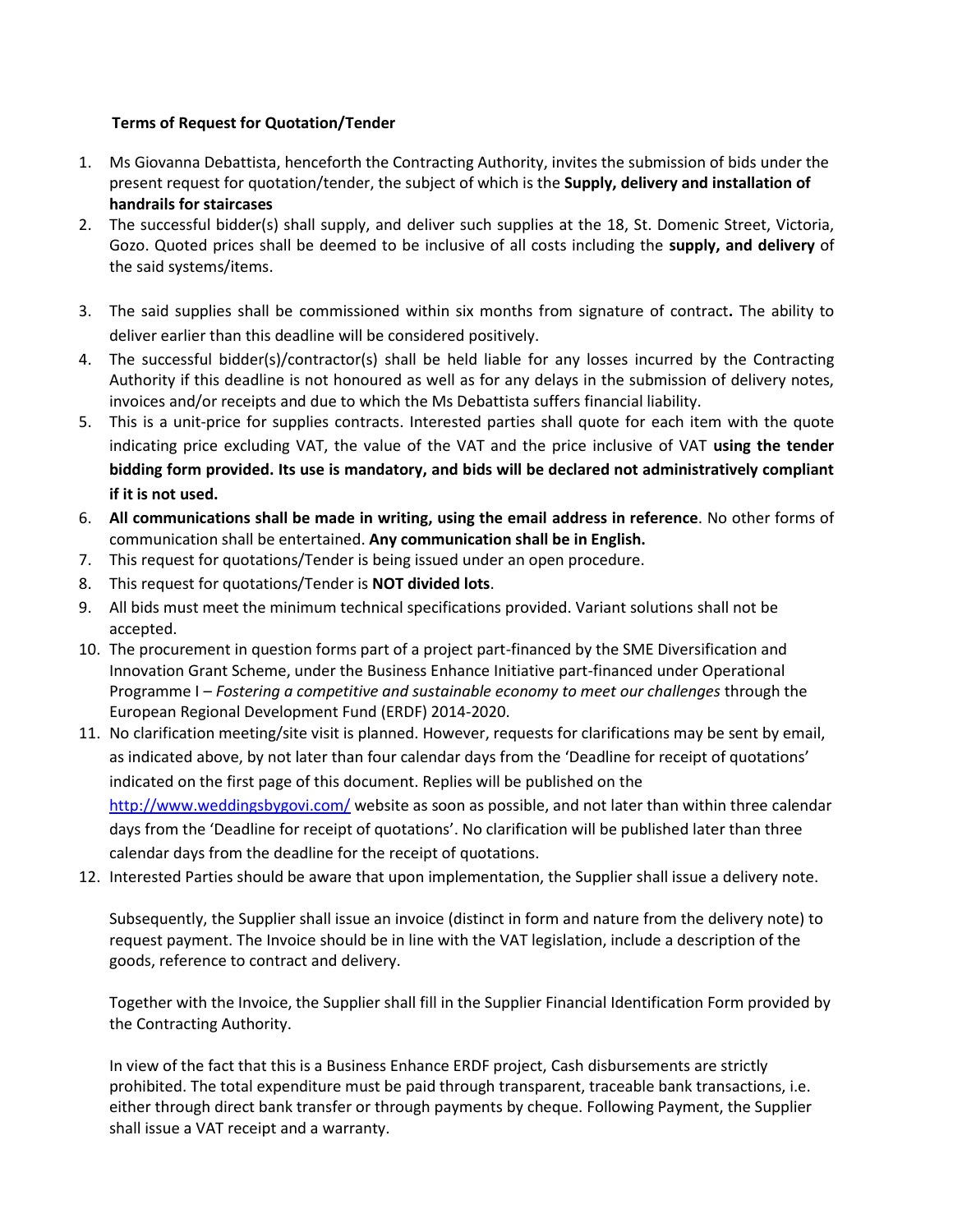- 13. Payment terms may include a deposit upon signature of contract. However, the last payment shall be effected ONLY after successful commissioning of the system.
- 14. The warranty shall be for a period of two years.
- 15. Any quotation submitted under this request for quotations/tender shall remain valid for twelve (12) months from the deadline for the receipt of bids.
- 16. Interested Parties should keep in view that payments will be made through an identifiable bank account to the identified bank account of the Service Provider/Supplier as outlined in the Supplier Financial Identification Form.
- 17. In order to be considered eligible for the award of the contract, economic operators must provide evidence that they meet or exceed certain minimum criteria described hereunder.
- 18. The Contracting Authority intends to procure the said supplies from the interested parties submitting the cheapest priced offer satisfying the minimum technical requirements. Bidders shall take the following points into consideration:
	- a) The cost of any operating system/software, including its installation, shall be part included in the price, and not quoted separately.
	- b) Insofar as applicable, Bidders shall ensure that system has the lowest environmental footprint possible. This shall include, but not be limited to energy consumption of the resources used by the system.
- 19. Without prejudice to the above, the Contracting Authority reserves the right to opt in favour of **an offer that is dearer than the cheapest technically compliant offer**.
- 20. Without prejudice to any other clause in this request for quotations/tender, the Contracting Authority **may for any reason whatsoever, and without any liability whatsoever, cancel the present procurement exercise at any point in time** prior to the signature of contract with the selected bidder(s).
- 21. The laws of Malta shall apply in all matters relevant to the present Tender and the subsequent Contract to be entered into by the Contracting Authority and the Successful Bidder(s).

# **22. Eligibility Criteria**

|     |    | By submitting a quote, a bidder(s) shall be declaring that it does not engage in<br>any form of discrimination on the basis of sex, gender, racial or ethnic origin,<br>religion or belief, disability, age or sexual orientation. It also has policies to<br>safeguarding individuals /employees against victimization and/or harassment.                                                                                             |
|-----|----|----------------------------------------------------------------------------------------------------------------------------------------------------------------------------------------------------------------------------------------------------------------------------------------------------------------------------------------------------------------------------------------------------------------------------------------|
|     |    | The Contracting Authority reserves the right to immediately stop any agreement<br>with any Contractor and hold such a contractor liable for any losses which it may<br>incur if following the signature of the agreement for the supply of items as per<br>present RFQ/Tender, it transpires that such a declaration was not made in good<br>faith and/or the Contractor engages or has engaged in any such form of<br>discrimination. |
|     | ii | The Interested Party should provide examples of similar work carried out in<br>the past OR brochures.                                                                                                                                                                                                                                                                                                                                  |
| iii |    | Interested Party quotes with equipment which meets all the minimum technical<br>specifications below.                                                                                                                                                                                                                                                                                                                                  |
|     |    |                                                                                                                                                                                                                                                                                                                                                                                                                                        |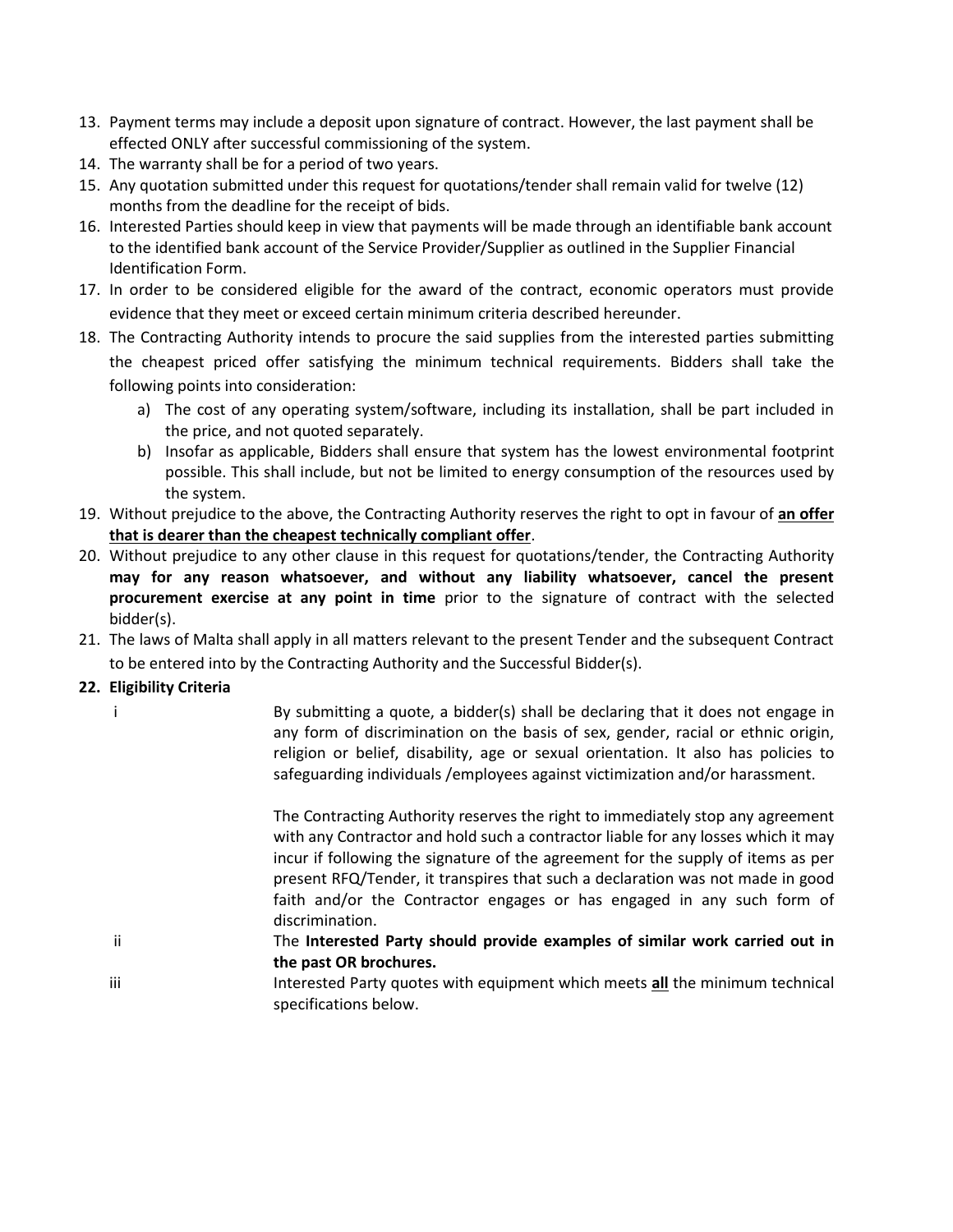### 23. **Technical Specifications**

| Supply, delivery and | The successful bidder shall supply and deliver 23.5m of wrought iron staircase |  |  |
|----------------------|--------------------------------------------------------------------------------|--|--|
| installation of      | handrails of which:                                                            |  |  |
| handrails for        | • $\epsilon$ . 9.5m as per design A; and,                                      |  |  |
| staircases           | $\bullet$ c.14m as per design B.                                               |  |  |

Material to be hot dip galvanised and powder coated white.

### 24. **(D) Financial Offer**

The Bidder(s) shall provide their submission using the Tendering Bid Form in Annex 1 as a template. They may copy and paste it on their letterhead but shall not delete any element from it. Bidders who do not use the attached template, or who delete any element from it, shall be considered not administratively compliant, and their submission not considered any further.

The quote shall make reference to the Project Code: ERDF.PA 3.ERDF.03.S3.Call 1.0097, the name of the Contracting Authority – Ms. Giovanna Debattista, her VAT Number: MT MT18946512, and the title of the RFQ/Tender: **Supply, delivery and installation of handrails for staircases.**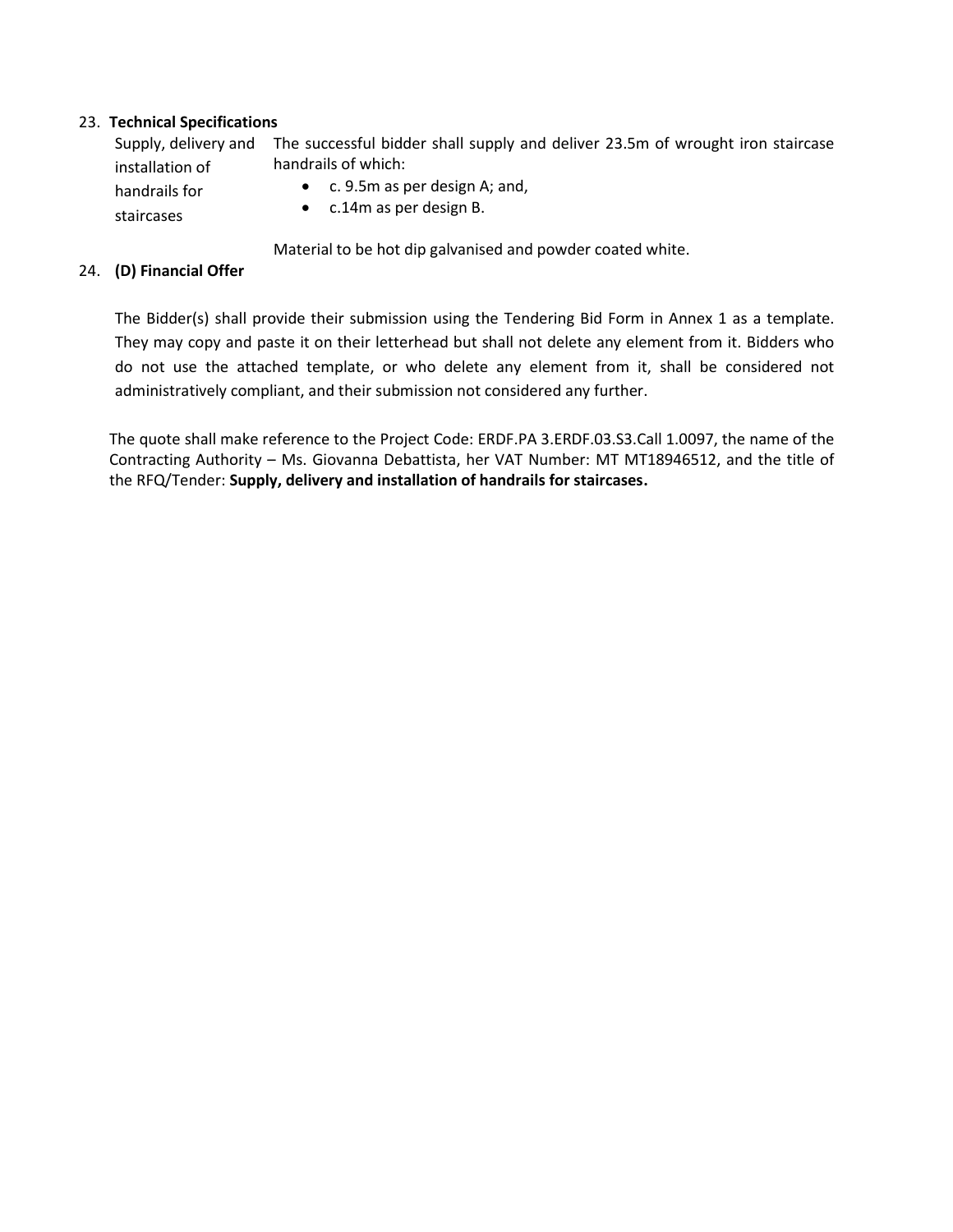#### **Annex 1**

Quote provided to Ms Giovanna Debattista, VAT Number: MT18946512, in response to the Request for Quotations/Tender No GD 009 bearing title **Supply, delivery and installation of handrails for staircases**

in connection with **ERDF.PA 3.ERDF.03.S3.Call 1.0087 – Investment in a Victoria Boutique Hotel by Giovanna Debattista**

| $\mathbf 1$    | Name of the Economic                                                                                               |                                                                                                                                                                                                                                                                                                                                                                                                                                                                                            |
|----------------|--------------------------------------------------------------------------------------------------------------------|--------------------------------------------------------------------------------------------------------------------------------------------------------------------------------------------------------------------------------------------------------------------------------------------------------------------------------------------------------------------------------------------------------------------------------------------------------------------------------------------|
|                | Operator submitting the                                                                                            |                                                                                                                                                                                                                                                                                                                                                                                                                                                                                            |
|                | bid:                                                                                                               |                                                                                                                                                                                                                                                                                                                                                                                                                                                                                            |
| $\overline{2}$ | <b>Registration No</b>                                                                                             |                                                                                                                                                                                                                                                                                                                                                                                                                                                                                            |
|                | (ID/Company Number)                                                                                                |                                                                                                                                                                                                                                                                                                                                                                                                                                                                                            |
| 3              | VAT Number of the                                                                                                  |                                                                                                                                                                                                                                                                                                                                                                                                                                                                                            |
|                | <b>Economic Operator</b>                                                                                           |                                                                                                                                                                                                                                                                                                                                                                                                                                                                                            |
| 4              | tender to any lot, one should indicate N/A.<br>Supply, delivery and<br>installation of handrails<br>for staircases | Proposal by the Economic Operator Proposal by the Economic Operator [please insert a<br>description of your offer adjacent to each heading. There is no limit as to the length of the<br>narrative. Bidder should also refer to the literature attached which shall be deemed to be an<br>integral part of the RFQ/tender submission.] The bidder may also opt to include the narrative<br>in a separate document, and only cross reference it in the field below. If a bidder opts not to |
| 5              | <b>Quote Validity</b>                                                                                              |                                                                                                                                                                                                                                                                                                                                                                                                                                                                                            |
|                | (Minimum 12 months)                                                                                                |                                                                                                                                                                                                                                                                                                                                                                                                                                                                                            |
| 6              | Warranty                                                                                                           |                                                                                                                                                                                                                                                                                                                                                                                                                                                                                            |
|                | (minimum 2 years)                                                                                                  |                                                                                                                                                                                                                                                                                                                                                                                                                                                                                            |
| $\overline{7}$ | Declarations concerning<br>exclusion grounds                                                                       | I hereby declare that I/the company I am entitled to represent                                                                                                                                                                                                                                                                                                                                                                                                                             |
|                |                                                                                                                    | Do not fall under any of the grounds listed under Part VI of<br>LN352/2016.                                                                                                                                                                                                                                                                                                                                                                                                                |
|                |                                                                                                                    | Do not engage in any form of discrimination on the basis of sex,<br>gender, racial or ethnic origin, religion or belief, disability, age or<br>sexual orientation. Have policies to safeguarding individuals<br>/employees against victimization and/or harassment. Understand                                                                                                                                                                                                             |